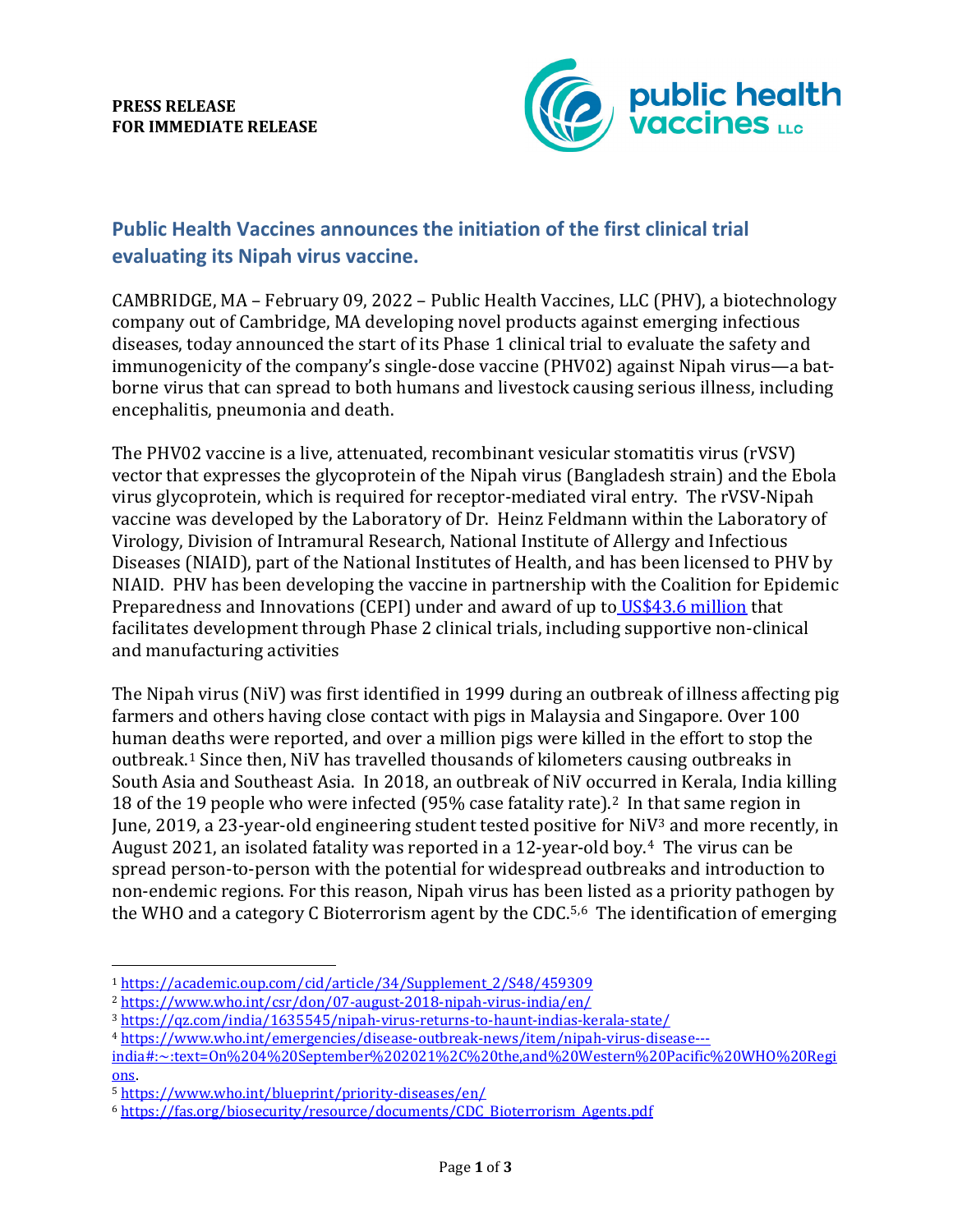## **PRESS RELEASE FOR IMMEDIATE RELEASE**



infectious disease outbreaks, with viruses of pandemic potential like NiV, is a critical part of ongoing global surveillance efforts.

Joan Fusco, PHV's Chief Operating Officer, commented, "We are very thankful for CEPI's ongoing support that has resulted in this first-in-human clinical testing of our single dose Nipah vaccine. This marks a significant inflection point for the program achieved by our outstanding team and its deliberate approach to product development. The lessons learned from the ongoing pandemic reinforce the continued risk of other emergent pandemic threats. Being prepared with medical interventions is paramount to an effective, non-disruptive public health response. Our mission continues as we develop vaccines to confront these unmet medical needs with our Nipah vaccine leading that arsenal."

"Our teams working together at PHV and Crozet BioPharma to develop the PHV02 Nipah vaccine also helped to advance the similar recombinant VSV vaccine against Ebola which is now approved for use", noted PHV Senior Advisor Dr. Thomas Monath (Crozet BioPharma). "The Phase 1 trial of PHV02 will provide the first evaluation of safety, tolerability and dose response of the live, attenuated vaccine in humans, and will determine whether humans mount antibodies neutralizing Nipah virus similar to those found to be solidly protective against illness and death in various animal models."

The Phase 1 clinical trial is a randomized, double blind, placebo controlled, single center, dose response study designed to evaluate the safety, tolerability and immunogenicity of three dose levels of PHV02 in 60 healthy adults in the U.S. Assuming favorable results PHV plans to initiate a Phase 2 trial in 2022 in a disease endemic region.

In line with CEPI's equitable access principles, PHV are committed to making the cost of potential future goods affordable for use in affected territories, while also ensuring open access to data generated through this partnership.

## **About Public Health Vaccines, LLC**

Public Health Vaccines, LLC. (PHV), headquartered in Cambridge, Massachusetts, is a privately-held biotechnology company developing products for the prevention and control of emerging infectious diseases. The company's initial focus was to develop vaccines against Marburg virus and Sudan ebolavirus utilizing the rVSV platform in collaboration with the Biomedical Advanced Research and Development Authority (BARDA). PHV is also developing a vaccine against Nipah virus, in collaboration with the Coalition for Epidemic Preparedness Innovations (CEPI) utilizing the same rVSV platform. PHV's product development efforts, including for this Nipah vaccine program are supported by its Core Team partners Crozet BioPharma, a contract product development organization specializing in strategies to streamline and accelerate advanced development of biological products; and Latham BioPharm Group, a leading life sciences consulting company that works with companies to solve complex business, regulatory, and product development challenges.